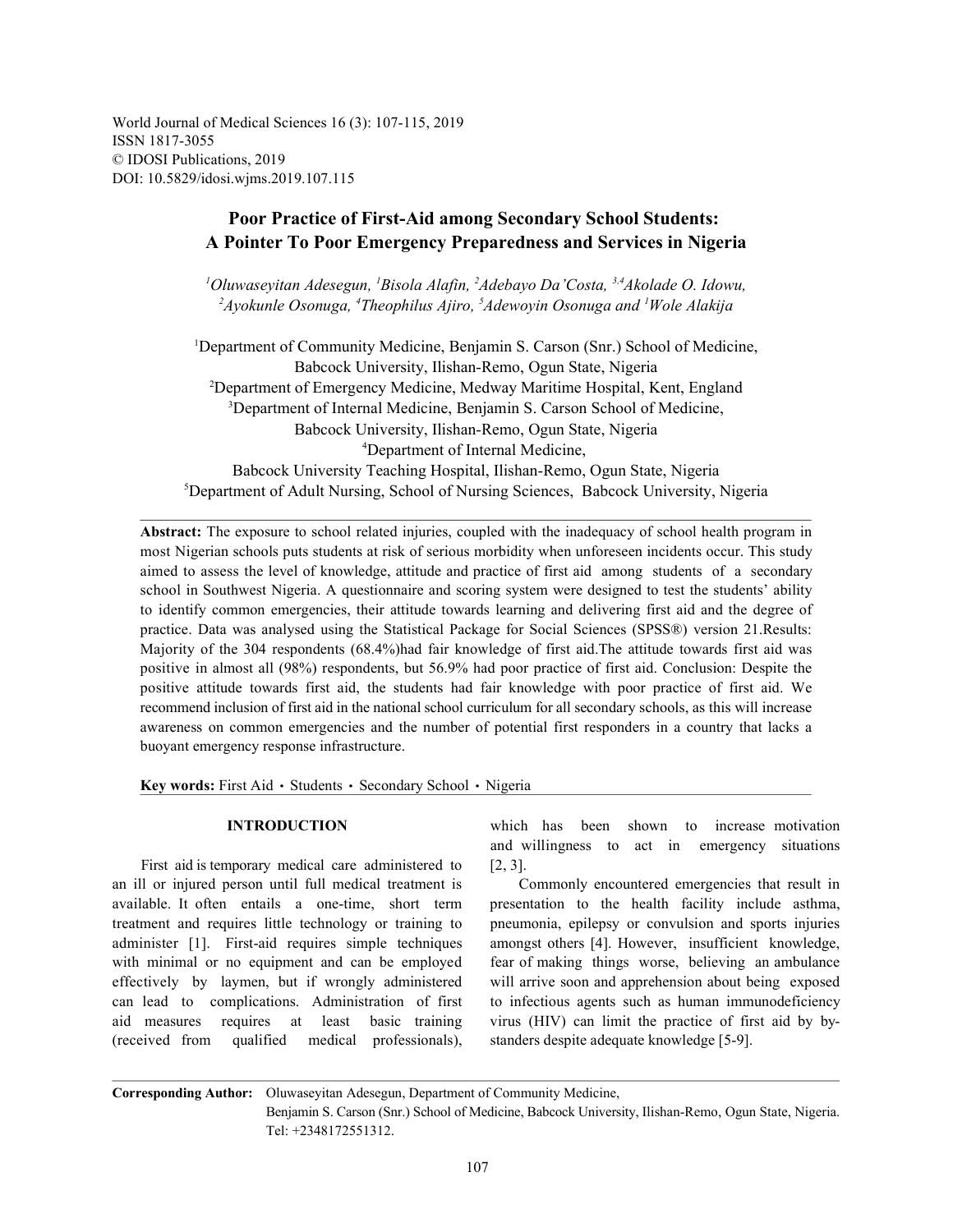leading cause of death among children 1-19 years of age how much of first aid secondary school students know, accounting for nearly 37 percent of all deaths in children their attitude towards it and how they practice it. It will after one year of age [10]. It is estimated that up to a serve as a reference point for the development of future quarter of injuries in children happen while they are in programs on first aid. The objectives of this study were to school, as the regular school-aged child spends 28% of assess the level of knowledge of first aid for specific the day and 14% of his or her total annual hours in school emergencies among students in secondary school, as well [11]. Commonly reported playground injuries among as their attitude and practice of first aid. school children include abrasions, contusions, sprains, dislocations, lacerations and fractures [12, 13]. **MATERIAL AND METHODS** Epilepsy, snake bites, road traffic accidents and diarrheal diseases are more common in developing countries and The study was carried out in Babcock University are frequently encountered in sub-Saharan Africa [14, 15]. High School, a private secondary school located in

health personnel or first aid giver, though some have sick nurse. Serious illnesses are referred to the Babcock bays and dispensaries that provide essential drugs and University Teaching Hospital which is less than 50 metres first aid services [16, 17]. from the school's exit gate. The teaching hospital

school curriculum was recommended by the International to the students. Liason Committee on Resuscitation (ILCOR) in 2003 [18] The students are divided into six classes, three and endorsed by the American Heart Association [19] classes in the junior secondary school (JSS 1-3) and three along with several other researchers [2, 3, 20-22], but this classes in the senior secondary school (SS1-3), equivalent recommendation is only being implemented variably to grade 7-12 in the United States. The students receive across Europe, The United States, New Zealand and the some rudimentary first aid training by participating in United Kingdom [23-26]. Adventist Youth Ministries (AYM) programmes, a

of the population of the average Nigerian community physically, mentally, socially and spiritually. and their health status reflect the state of the nation's The study was carried out in November, 2016. development [27]. The school, which has direct contact A cross-sectional study design was adopted. with more than 95 percent of Nigeria's young (aged 5-17 Minimum sample size (298) was arrived at using the Kish years), for about 6 hours a day and for up to 13 critical formula [29], with 10% added for attrition, giving 328. years, [28] is a place where children could present with ill Stratified sampling technique was employed, dividing the health or injuries from a variety of sources, including the student population into six strata. The proportion of playground, sports facilities and transportation facilities students to represent each stratum was calculated and the [11, 13]. The inadequacy of school health services could participants were randomly selected. Only students who lead to a delay in accessing health services and could lead were enrolled into the school for that session were to health consequences including death [16, 17]. included and all subjects who were absent during the

Therefore, it is important to assess the baseline sample collection were excluded. knowledge, attitude and practice of first aid among The questionnaire used was developed for the study, secondary school students so as to know how to in simple language, avoiding complex medical terminology recommend suitable interventions for early involvement and structured to achieve the specific objectives of this of children in first aid. This study will identify the training study. The questionnaire was designed in four sections. needs of the students in order to recommend modifications to the school curriculum as required and **Section A:** Obtained information on socio-demographics. deliver goal-oriented training sessions to improve knowledge and practice of first aid. It is important to **Section B:** Assessed the knowledge of first aid. It had a consider this study because first aid knowledge and total of twenty three multiple choice questions, each practice will benefit the society, by increasing the number worth one point, with a total score of twenty three - 0-8 of potential first responders at the scene of medical constituted poor knowledge, 9-16 constituted fair emergency who can deliver the initial lifesaving care. knowledge and 17-23 constituted good knowledge.

In the United States, unintentional injuries are the This study will help to fill a gap in knowledge about

There is a paucity of data regarding the injury Ilishan-Remo, Ikenne local government,Ogun state, profile of school children in Nigerian schools. Nigeria, with 1312 students enrolled at the time of the Many schools in Nigeria lack the services of a trained study. The school has a sick bay, manned by a registered The inclusion of Basic Life Support (BLS) in the provides emergency, out-patient and in-patient services

School age children (6-14 years) make up about 23% paramilitary organisation that aims at developing youths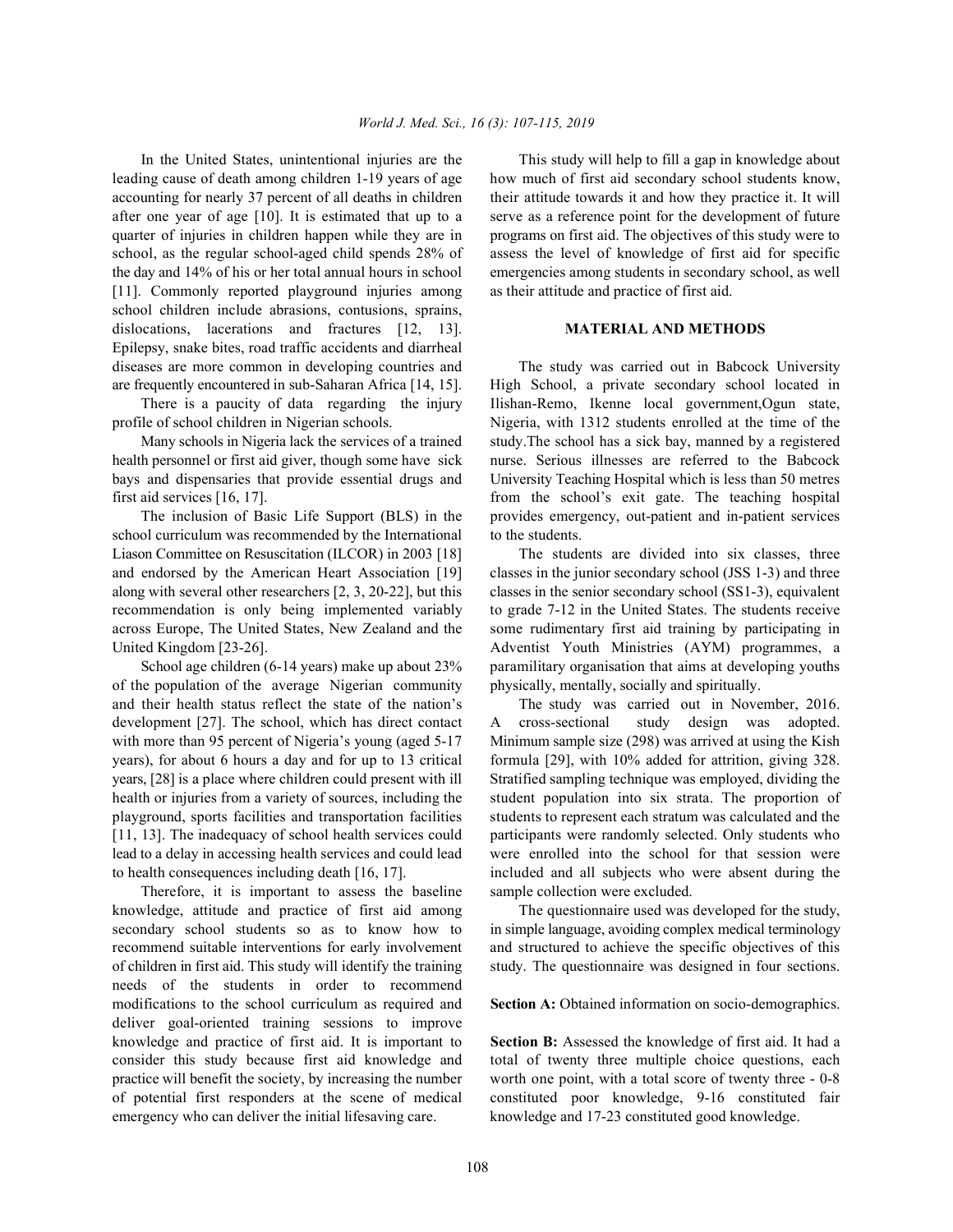**Section C:** Assessed the attitude towards first aid. A total of seven questions were asked, each question worth one point. The scoring was as follows:  $0-4 =$  poor attitude,  $5-7$  = good attitude.

**Section D:** Addressed the practice of first aid with seven questions, each worth one point. The scoring was as follows:  $0-4 =$  poor practice,  $5-7 =$  good practice.

This questionnaire and scoring system were designed for the sole purpose of meeting the objectives of this study. The questionnaire was thoroughly reviewed and found valid by senior members of the Community Health department, Babcock University. It was then pre-tested in aprivate secondary school in the same town as the study population.

The questionnaire was self-administered and required 10-15 minutes to be filled completely. Data from the questionnaires was subjected to statistical analysis using the Statistical Package for Social Sciences<sup>®</sup> software (SPSS) Version 21. Descriptive and analytical data were generated. Chi square test was used to compare categorical variables. A P-value of equal to or less than 0.05 ( $P \le 0.05$ ) was considered as statistically significant.

Ethical approval was obtained from the ethical review committee of Babcock University, with reference number BUHREC246/16. Permission was duly obtained from the authorities of the school to carry out the study. The purpose and need for the study was explained to the students and they gave assent to participate. No identifying information was collected from participants and they were assured of the confidentiality of personal information provided. Participants were not coerced to participate.

### **RESULTS**

A total of 304 responses were obtained. Most of the respondents were between 12 and 14 years old (Mean =  $12.66 \pm 1.9$ ), female respondents were slightly more than males. The predominant religion and tribe were Christianity and Yoruba respectively. The class (stratum) with the highest representation was JSS2 (Table 1).

Majority of the respondents (82.9%) had a good understanding of general principles of first aid, including protecting the injured from further injury, protecting one's self and calling an ambulance.A higher proportion of the students picked correct responses on knowledge of the cause and features of asthma, choking, convulsion, heat stroke, fainting, sprain and external bleeding. Concerning knowledge of the appropriate emergency management technique, over 80% of the respondents

| Variable        | Frequency ( $n = 304$ ) | Percentage (100%) |
|-----------------|-------------------------|-------------------|
| Age             |                         |                   |
| $9 - 11$        | 91                      | 30                |
| $12 - 14$       | 157                     | 51.6              |
| 15 and above    | 56                      | 18.4              |
| Sex             |                         |                   |
| Male            | 128                     | 42.1              |
| Female          | 176                     | 57.9              |
| Religion        |                         |                   |
| Christianity    | 286                     | 94.1              |
| Islam           | 18                      | 5.9               |
| Tribe           |                         |                   |
| Yoruba          | 229                     | 75.3              |
| Igbo            | 63                      | 20.7              |
| Hausa           | $\overline{2}$          | 0.7               |
| Others          | 10                      | 3.3               |
| Class           |                         |                   |
| JSS1            | 59                      | 19.4              |
| JSS2            | 60                      | 19.7              |
| JSS3            | 51                      | 16.8              |
| SS <sub>1</sub> | 51                      | 16.8              |
| SS <sub>2</sub> | 52                      | 17.1              |
| SS3             | 31                      | 10.2              |

Table 1: Sociodemographic Characteristics of the Respondents

knew that the inhaler was the first point of call in an individual having an acute asthma attack and most of the students were aware of the Heimlich manoeuvre being the approach to relieve choking. However most of the students were in support of inserting an object into the mouth of an individual who is convulsing in order to protect the tongue. A good proportion of the students also knew the correct first aid to apply in heat stroke, fainting/ unconsciousness, sprain, external bleeding and nose bleeds (Table 2). Overall the mean score for knowledge of first aid was  $15.1 \pm 2.8$  out of 23, classified as fair and 68.4% of the respondents fell into this category. 30.6 and 1% of the respondents had good and poor knowledge respectively.

Almost all (98%) of the respondents had a good attitude towards first aid, answering positively towards learning and administering first aid in the near future. The average attitude score was 6.5 out of 7, classified as good attitude. Only 2% had poor attitude towards first aid.

Of the 304 respondents, only about half (50.3%) had ever practiced first aid and they reported that they carried it out appropriately. The mean score was 3 out of 7, indicating poor practice of first aid, with 56.9% of the respondents in this category. 43.1% of the respondents had good practice of first aid.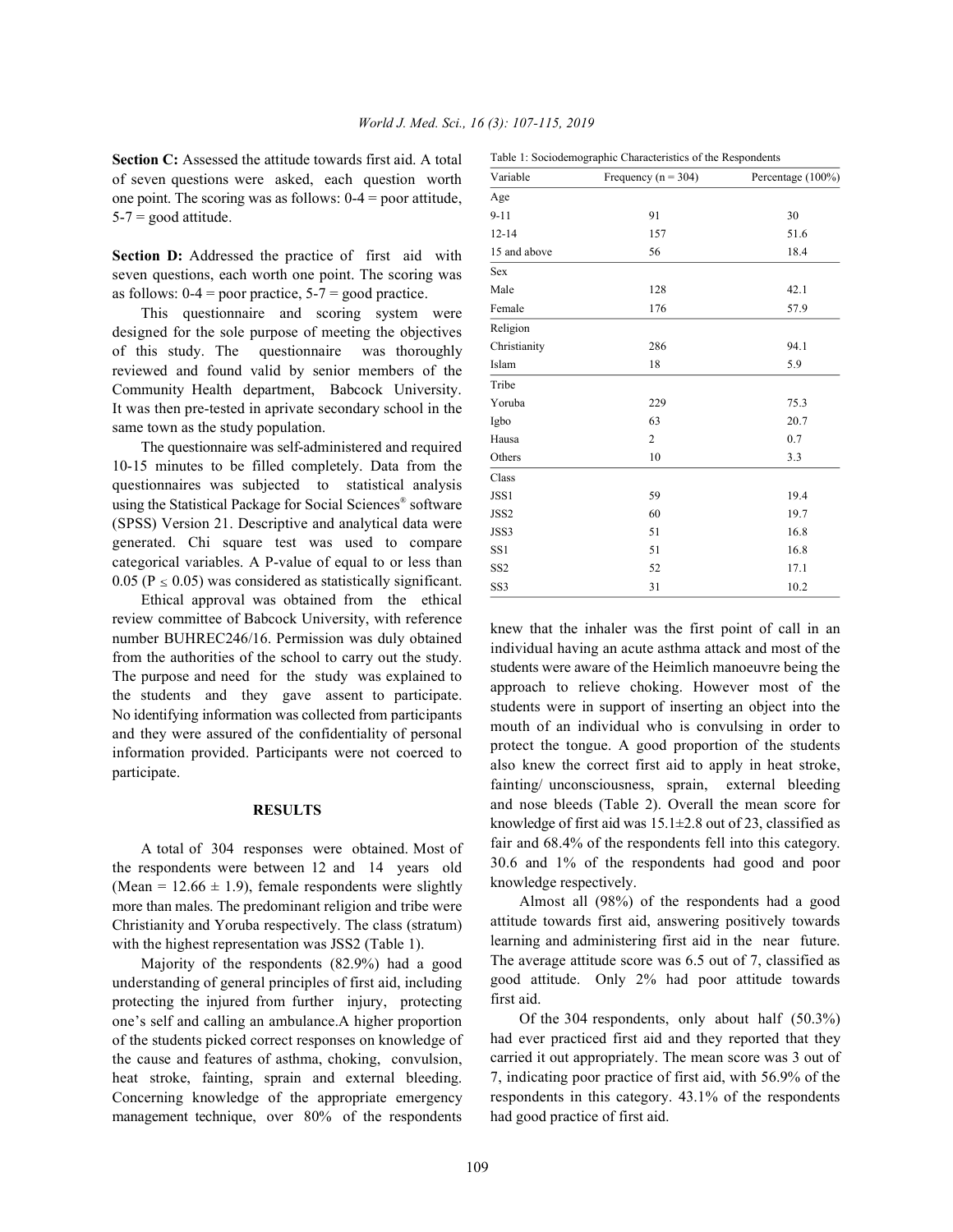Table 2: Knowledge of basic emergency management (1)

| Item                                                                                        | Frequency $n = 304$ | Percentage 100% |
|---------------------------------------------------------------------------------------------|---------------------|-----------------|
| Initial management of asthma                                                                |                     |                 |
| Give a cold drink                                                                           | 3                   | 1               |
| Calm the individual down and administer inhaler                                             | 257                 | 84.5            |
| Calm the individual down, ask to breathe into paper bag                                     | 4                   | 1.3             |
| Don't know                                                                                  | 40                  | 13.2            |
| Maneuver to relieve choking                                                                 |                     |                 |
| Chest punch                                                                                 | 46                  | 15.1            |
| Heimlich maneuver                                                                           | 129                 | 42.4            |
| Valsalva maneuver                                                                           | 24                  | 7.9             |
| None of the above                                                                           | 29                  | 9.5             |
| Don't know                                                                                  | 76                  | 25              |
|                                                                                             |                     |                 |
| Initial management of convulsion                                                            |                     |                 |
| Put spoon you in their mouth to prevent them from biting their tongue                       | 139                 | 45.7            |
| Put onion in their mouth                                                                    | 39                  | 12.8            |
| Gently support the person's head to prevent it from hitting the ground until seizure stops  | 51                  | 16.8            |
| Don't know                                                                                  | 75                  | 4.7             |
| Initial management of heat stroke                                                           |                     |                 |
| Give cool water to the individual to drink if conscious                                     | 29                  | 9.5             |
| Expose to cool air                                                                          | 51                  | 16.8            |
| All of the above                                                                            | 182                 | 59.9            |
| Don't know                                                                                  | 42                  | 13.8            |
|                                                                                             |                     |                 |
| Table 3: Knowledge of basic emergency management (2)                                        |                     |                 |
| Item                                                                                        | Frequency $n = 304$ | Percentage 100% |
| Safety of giving oral fluids to an unconscious individual                                   |                     |                 |
| It is safe                                                                                  | 22                  | 7.2             |
|                                                                                             |                     |                 |
| It is unsafe                                                                                | 245                 | 80.6            |
| I don't know                                                                                | 37                  | 12.2            |
| Initial management of a sprain                                                              |                     |                 |
| Rest the leg                                                                                | 13                  | 4.3             |
| Elevate the leg                                                                             | 14                  | 4.6             |
| Apply ice                                                                                   | 82                  | 27              |
| All of the above                                                                            | 191                 | 62.8            |
| Don't know                                                                                  | $\overline{4}$      | 1.3             |
| Initial management of external bleeding                                                     |                     |                 |
| Rinse the wound with clean running water and apply pressure on the wound with clean cloth   | 270                 | 88.8            |
| Rush him/her to the pharmacy to buy drugs                                                   | 28                  | 9.2             |
| Don't know                                                                                  | 6                   | $\overline{c}$  |
| Initial management of nose bleed                                                            |                     |                 |
| Blow the nose                                                                               | 9                   | 3               |
| Lean head forward and pinch the nose                                                        | 163                 | 53.6            |
| Lean head backward                                                                          | 116                 | 38.2            |
| Don't know                                                                                  | 16                  | 5.3             |
|                                                                                             |                     |                 |
| Table 4: Attitude towards First Aid                                                         |                     |                 |
|                                                                                             |                     |                 |
| Items                                                                                       |                     | Percentage 100% |
| It is necessary to know first aid procedure for protection of myself, my family and friends | Frequency $n = 304$ |                 |
|                                                                                             |                     |                 |
| Yes                                                                                         | 294                 | 96.7            |
| No                                                                                          | 6                   | 2               |
| Don't know                                                                                  | $\overline{4}$      | 1.3             |
| If I see a sick person or injured person, I would help the person if I know first-aid       |                     |                 |
| Yes                                                                                         | 293                 | 96.4            |
| No                                                                                          | 3                   | 1               |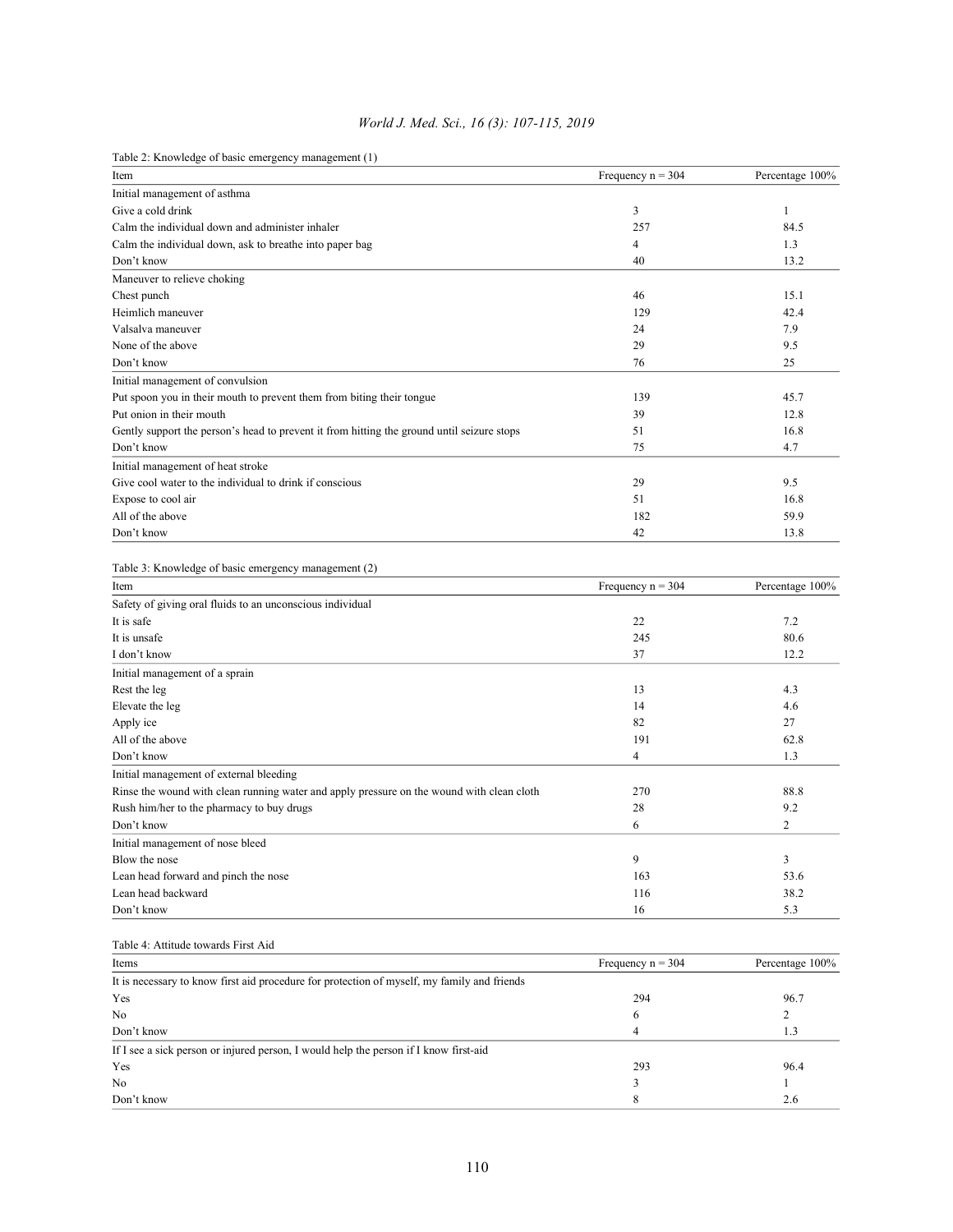| Table 4: Continued                                                                                                                 |                     |                 |
|------------------------------------------------------------------------------------------------------------------------------------|---------------------|-----------------|
| Items                                                                                                                              | Frequency $n = 304$ | Percentage 100% |
| It is good to know first-aid because the teachers or school nurse who know first-aid may not be around at the time they are needed |                     |                 |
| Yes                                                                                                                                | 295                 | 97              |
| No                                                                                                                                 | 6                   | $\overline{2}$  |
| Don't know                                                                                                                         | 3                   | 1               |
| It is difficult to learn how to apply first aid                                                                                    |                     |                 |
| Yes                                                                                                                                | 8                   | 2.6             |
| No                                                                                                                                 | 277                 | 91.1            |
| Don't know                                                                                                                         | 19                  | 6.3             |
| The knowledge of first-aid is only necessary for people who are in the medical field like doctors, nurses and medical student      |                     |                 |
| Yes                                                                                                                                | 13                  | 4.3             |
| No                                                                                                                                 | 285                 | 93.8            |
| Don't know                                                                                                                         | 6                   | $\overline{2}$  |
| I would love first-aid to be a subject in my school                                                                                |                     |                 |
| Yes                                                                                                                                | 262                 | 86.2            |
| No                                                                                                                                 | 36                  | 11.8            |
| Don't know                                                                                                                         | 6                   | 2               |
| I would like to get first-aid training in the future that would teach me how to act in case of emergency                           |                     |                 |
| Yes                                                                                                                                | 279                 | 91.8            |
| No                                                                                                                                 | 19                  | 6.3             |
| Don't know                                                                                                                         | 6                   | $\overline{c}$  |
|                                                                                                                                    |                     |                 |
| Table 5: Practice of First Aid                                                                                                     |                     |                 |
| Item                                                                                                                               | Frequency           | Percentage 100% |
| Have you ever seen a medical emergency happen before, e.g., cut, asthma, seizure                                                   |                     |                 |
| Yes                                                                                                                                | 252                 | 82.9            |
| No                                                                                                                                 | 52                  | 17.1            |
| Total                                                                                                                              | 304                 | 100             |
| Did you apply any first-aid measure to assist the individual                                                                       |                     |                 |
| Yes                                                                                                                                | 153                 | 50.3            |
| No                                                                                                                                 | 151                 | 49.7            |
| Total                                                                                                                              | 304                 | 100             |
| Were you able to stay calm during the incident                                                                                     |                     |                 |
| Yes                                                                                                                                | 96                  | 62.7            |
| No                                                                                                                                 | 57                  | 37.3            |
| Total                                                                                                                              | 153                 | 100             |
| Did you encourage the person that they would be alright                                                                            |                     |                 |
| Yes                                                                                                                                | 137                 | 89.5            |
| No                                                                                                                                 | 16                  | 10.5            |
| Total                                                                                                                              | 153                 | 100             |
| Did you call for help                                                                                                              |                     |                 |
| Yes                                                                                                                                | 127                 | 83              |
| No                                                                                                                                 | 26                  | 17              |
| Total                                                                                                                              | 153                 | 100             |
| Did you have the first-aid skills needed to help the individual                                                                    |                     |                 |
| Yes                                                                                                                                | 111                 | 72.5            |
| No                                                                                                                                 | 42                  | 27.5            |
| Total                                                                                                                              | 153                 | 100             |
|                                                                                                                                    |                     |                 |
| Were you able to apply the correct first-aid measures for the person<br>Yes                                                        | 130                 | 85              |
| No                                                                                                                                 | 23                  | 15              |
| Total                                                                                                                              |                     | 100             |
|                                                                                                                                    | 153                 |                 |

### *World J. Med. Sci., 16 (3): 107-115, 2019*

knowledge of first aid and the attitude towards it, as well of first aid. No association of statistical significance was as between attitude and practice of first aid  $(p < 0.05)$  found between any of the socio-demographic variables using the Chi-square test. However there was no and knowledge, attitude or practice of first aid.

A significant association was found between significant association between knowledge and practice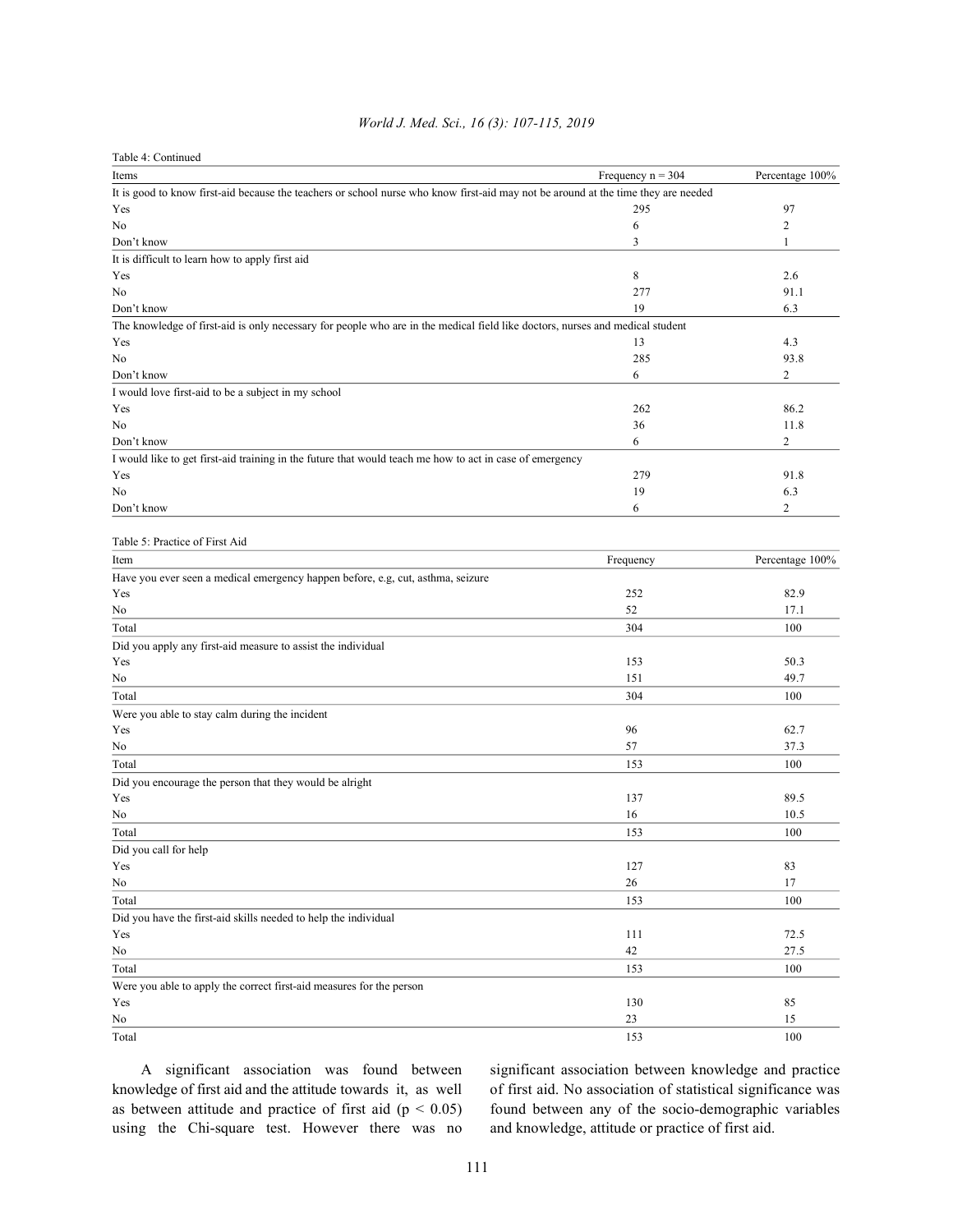respondents indicates a culture of early enrolment of Nigeria and should be replaced by current best-practices children into formal education, as is commonly seen on first aid for convulsions. The school can play a role in across Nigeria today. Early enrolment has been seen to teaching the students the correct measures. be associated with better academic performance in Sprains are usually associated with outdoor activity primary school children [30]. Females made up the and are a common sports injury hence a frequent cause majority of the sample, which suggests a female of emergency room visit in adolescents [4, 39]. Thereforeit preponderance in Babcock University High School. is expected that the respondents should have some This finding corroborates the recent national picture knowledge of first aid for sprains. Lack of formal first aid which revealed a slight female dominance in secondary training could be a reason why a lower percentage of the school attendance in South West states, including Ogun, students knew the appropriate first aid measure for Lagos and Oyo states [31]. The most prominent religion sprains. and tribe were Christianity and Yoruba respectively. About 64.1% of the respondents knew the This is expected, as Christianity is one of the foremost consequences of external bleeding and 88.8% knew religions practiced amongst residents of South-West how to manage bleeding from lacerations while 53.6% Nigeria and the people are primarily of the Yoruba tribe. knew how to manage nose bleeds correctly with first aid. However none of these socio-demographic characteristics The finding regarding nose bleeding is in contrast to two were seen to have a statistically significant effect on the studies, one in India and the other in the United Kingdom, knowledge, attitude and practice of first-aid among the where only 7.4% and 11.3% respectively knew the correct respondents. This shows that first aid can be learned, a first aid management of nose bleeds (epistaxis) [40, 41]. good attitude developed towards it and it can practiced Studies conducted among secondary school by anybody regardless of their age, sex, religion, tribe or students show poor knowledge of first aid [2, 18, 38] class in school. though some researchers found that the level of

understanding of first aid and what it entails. However as Majority showed a positive attitude towards acquiring regards knowledge of the specific disease conditions and basic first aid knowledge in the nearest future and were their appropriate first aid management, there were supportive of the idea of including it in the school variations in the response patterns. Nevertheless, a good curriculum. Similar findings were obtained in a study majority of the students knew about asthma and the among high school students in New Zealand where it was immediate care in an acute asthma attack. This could be reported that the students with a positive attitude were in because of the rising prevalence of asthma in young the majority and had a better knowledge than the students people in Nigeria, with prevalence rates quoted to be with negative attitude. It was however found that up to between 7.2-14.1% amongst school age children and 70% of those with negative attitude had had prior first young adults [32-36]. Hence, a good number of aid training, which shows that having knowledge is respondents may havewitnessed an acute asthma attack not necessarily a pre-requisite to a positive attitude [42]. or experienced onethemselves. In our study, attitude towards first aid was noted to be

adolescents, as corroborated by a Nigerian tertiary practice of first aid. This shows the central role that healthcare center study, where the incidence was noted attitude plays as regards first aid. to be highest in pre-school children, aged 3-5 years [37]. Practice of first aid was poor. Though majority of This could explain the poor knowledge of choking that the respondents had witnessed a medical emergency, was observed.  $\Box$  only about half of the respondents had ever had to

should be inserted into the mouth of the convulsing having theoretical understanding of the first aid and individual to prevent them from biting their tongue. the hands-on practical experience of it, as first aid in A similar result was obtained in a study among secondary itself is a field that requires skill development and school students in Enugu, Southeast Nigeria where a poor mastery so as to give optimum care to those who knowledge of epilepsy was noted, with more than half of require it.

**DISCUSSION** the respondents believing that an object should be The mean age of  $12.6 \pm 1.9$  years observed in the convulsing [34]. This is a common harmful practice in inserted into the mouth of an individual who is

Majority of the students had a good general knowledge was higher in private schools [2]. Choking is not a commonly witnessed emergency in significantly associated with knowledge as well as

Most of the respondents believed that a spoon administer first aid. This illustrates a lapse between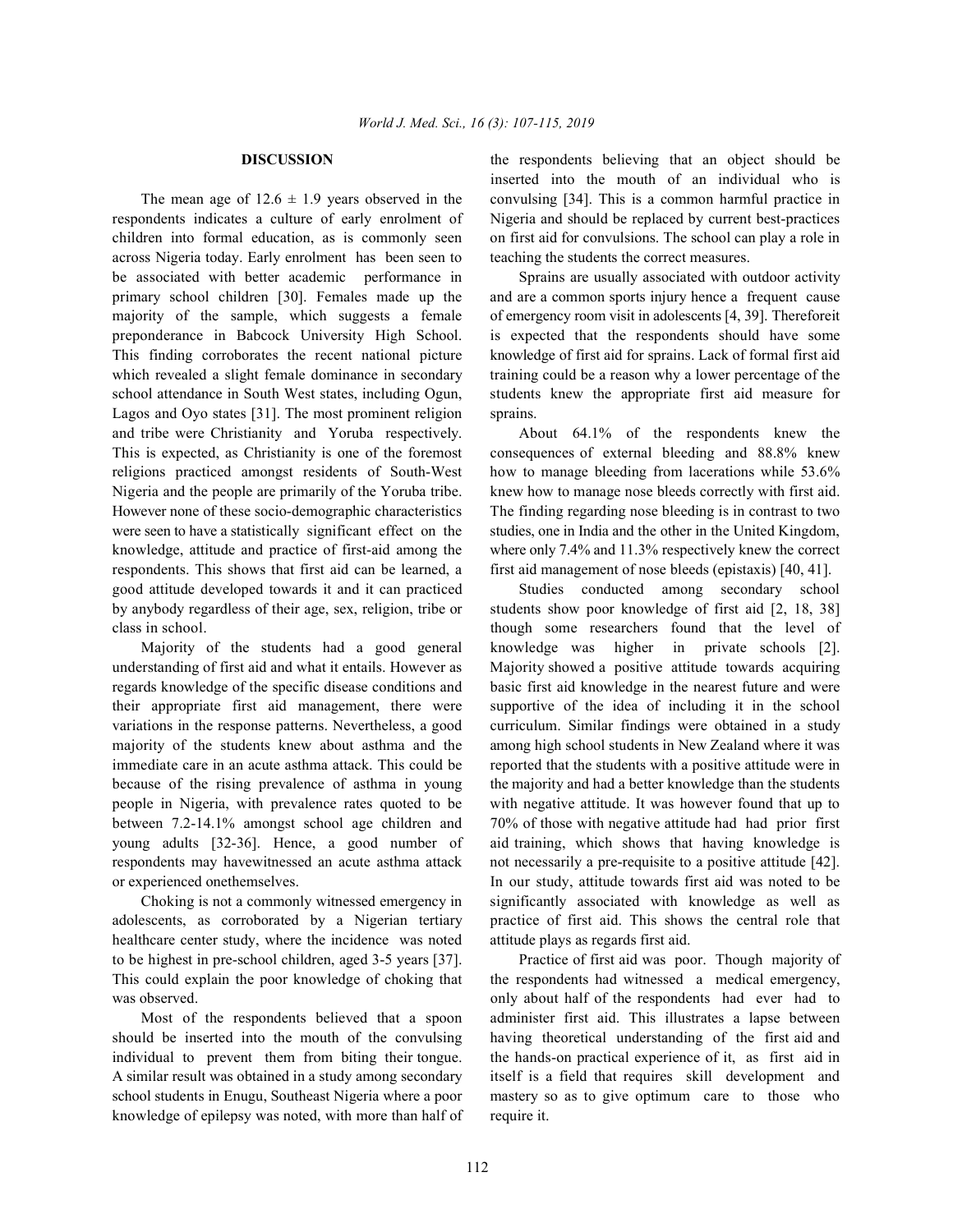Overall knowledge of first aid among high school students in BUHS was fair, with poor practice despite a predominantly positive attitude.There was a significant association between knowledge and attitude towards first aid and between attitude and practice of first aid. This shows the central role of attitude which indicates that interventions geared towards increasing knowledge can have an effect on attitude and vice versa, both of which would improve practice on the long run. There was no significant relationship noted between the socio-demographic variables and knowledge, attitude and practice of first aid respectively.

In a country that lacks a buoyant school health programme and emergency response infrastructure, It is imperative that high schools across Nigeria and beyond, offer basic first aid training and seminars to its students to improve their knowledge and attitude towards first aid. This can be achieved by employing professional outfits such as the Red Cross society or other medical personnel to train the students, including practical sessions to aid skill development. It is also advocated that first aid be added to the school curriculum for high school students across Nigeria. This will benefit the country at large by increasing health awareness and the number of potential first responders in case of a medical emergency. Further research in this area will contribute to the development of sound policies as regards first aid and the youth.

## **ACKNOWLEDGEMENTS**

We would like to acknowledge the efforts of Drs. Layi Babatunde, Olumide Abiodun and Emmanuel Bamidele of the Department of Community Medicine, Benjamin S. Carson (Snr.) School of Medicine, Babcock University, for their contributions towards this paper.

### **REFERENCES**

1. Occupational Safety and Health Administration. Safety and Health Topics | Medical and First Aid - What is First Aid? | Occupational Safety and Health Administration. [Online] Available from: https://www.osha.gov/SLTC/medicalfirstaid/recog nition.html

- **CONCLUSION** 2. Fernandes, J.M.G., A.L. Leite, S. Dos, B. Auto, S.D. De, J.E.G. Lima, I.R. De Rivera and M.A. Mendonça, 2014. Teaching basic life support to students of public and private high schools. *Arquivos brasileiros de cardiologia*. [Online] Arquivos Brasileiros de Cardiologia; 2014;102(6): 593- 601. Available from: doi:10.5935/ABC.20140071
	- 3. Bollig, G., A.G. Myklebust and K. Østringen, 2011. Effects of first aid training in the kindergarten - a pilot study. *Scandinavian Journal of Trauma, Resuscitation and Emergency Medicine*. [Online] BioMed Central; 2011;19(1): 13. Available from: doi:10.1186/1757-7241-19-13.
	- 4. Merrill, C. and P.L. Owens, 2006. Reasons for Being Admitted to the Hospital through the Emergency Department for Children and Adolescents, 2004: Statistical Brief #33. [Online] Healthcare Cost and Utilization Project (HCUP) Statistical Briefs. Agency for Healthcare Research and Quality (US); 2006. Available from: http:// www.ncbi.nlm.nih.gov/ pubmed/21850774
	- 5. Brenner, B. and J.S.J. Kauffman, 1996. Comparison of the reluctance of house staff of metropolitan and suburban hospitals to perform mouth-to-mouth resuscitation. Resuscitation, 32: 5-12.
	- 6. Hew, P. and B.K.J. Brenner, 1997. Reluctance of paramedics and emergency medical technicians to perform mouth-to-mouth resuscitation. Journal of Emergency Medicine, 15(3): 279-284.
	- 7. Melanson, S.O.K., 2000. EMS provider reluctance to perform mouth-to-mouth resuscitation. Prehospital Emergency Care, 4: 48-52.
	- 8. Shibata, K., T. Taniguchi, M. Yoshida and K. Yamamoto, 2000. Obstacles to bystander cardiopulmonary resuscitation in Japan. *Resuscitation*. [Online] 2000;44(3):187-193. Available from: http://www.ncbi.nlm.nih.gov/pubmed/10825619
	- 9. Raeder, J. and J.L.I. Vig, 1988. First aid in traffic accidents. A prospective one year study in the Trondheim region. Tidskrift for Den Norske Laegeforening, 108(33): 3071-3074.
	- 10. Centers for Disease Control and Prevention. Web-Based Injury Statistics Query and Reporting System (WISQARS). [Online] Available from: http:// www.cdc.gov/ injury/wisqars/index.html.
	- 11. Sapien, R.E. and A. Allen, 2001. Emergency preparation in schools: a snapshot of a rural state. *Pediatric emergency care*. [Online] 17(5): 329-333. Available from: http:// www.ncbi.nlm.nih.gov/ pubmed/11673708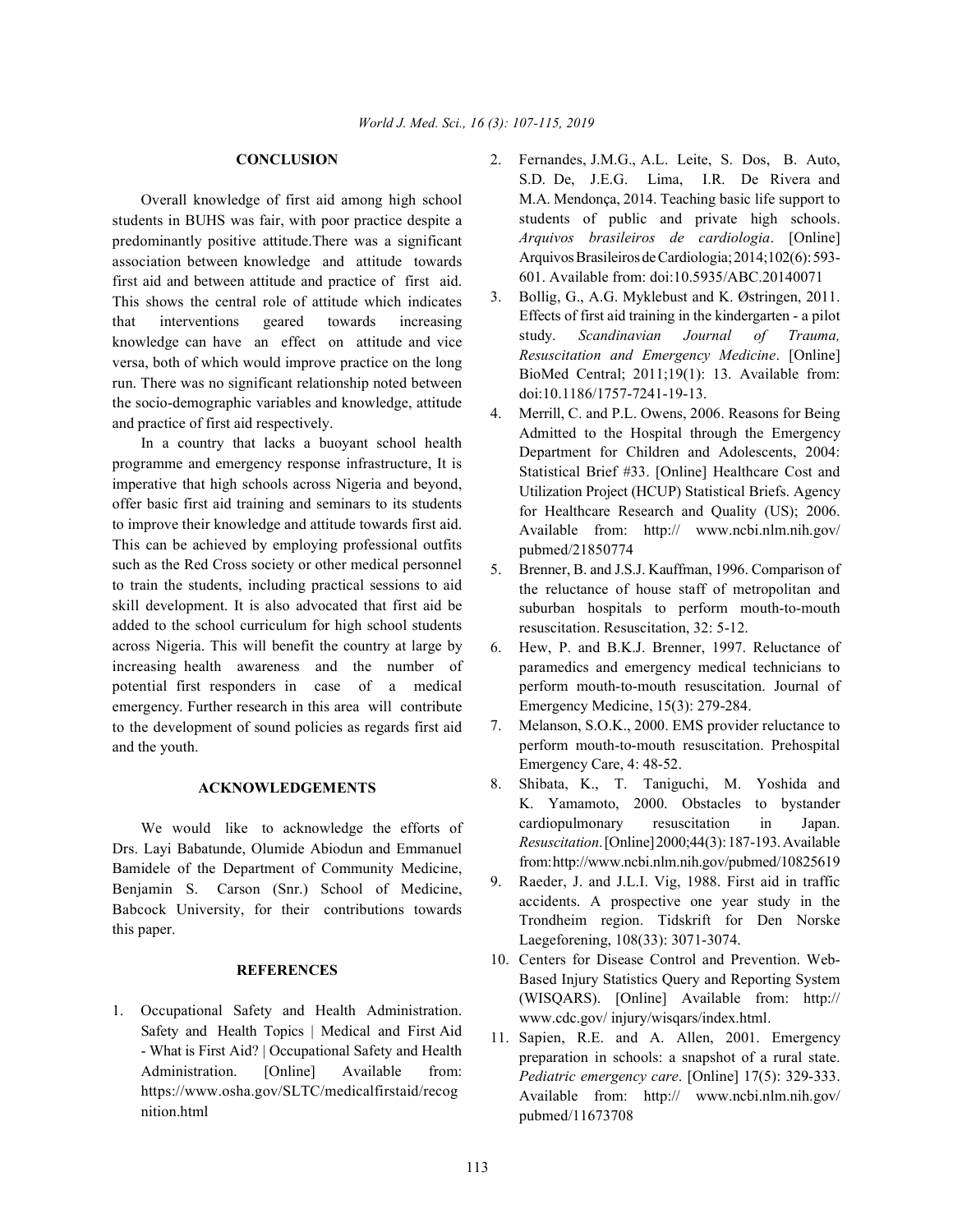- and Family Health Services, Health. O of W and C. A Study of the Nature, Incidence and Consequences of Elementary School Playground related Injuries. 1993.
- 13. Tinsworth, D.K. and J. Kramer, 1990. Playground Equipment-Related Injuries and Deaths. Washington DC: U.S. Consumer Products Safety Commission. 1990;
- 14. Nigeria Health Review. Non-communicable diseases in Nigeria: the emerging epidemics. Abuja: Health Reform Foundation of Nigeria. 2010;
- 15. Lucas, A.O.G.H., 2007. Short textbook of Public Health: Medicine for the Tropics.. Revised 4t. 338 Euston Road, London: Hodder Arnold; 2007.
- 16. Ogunkunle, O., D. Olanrewaju and O. Oyinlade, 2014. An evaluation of school health services in Sagamu, Nigeria. Nigerian Journal of Clinical Practice. [Online] 2014;17(3): 336. Available from: doi:10.4103/1119-3077.130236
- 17. Kuponiyi, O.T., O.E. Amoran and O.T. Kuponiyi, 2016. School health services and its practice among public and private primary schools in Western Nigeria. *BMC Research Notes*. [Online] BioMed Central; 2016;9(1): 203. Available from: doi:10.1186/s13104-016-2006-6.
- 18. Chamberlain, D.A. and M.F. Hazinski, 2003. Education in Resuscitation. *Circulation*. [Online] 2003;108(20): 2575-2594. Available from: doi:10.1161/01.CIR.0000099898.11954.3B
- 19. Cave, D.M., T.P. Aufderheide, J. Beeson, A. Ellison, A. Gregory, M.F. Hazinski, L.F. Hiratzka, K.G. Lurie, L.J. Morrison, V.N. Mosesso, V. Nadkarni, J. Potts, R.A. Samson, M.R. Sayre and S.M. Schexnayder, 2011. Importance and Implementation of Training in Cardiopulmonary Resuscitation and Automated External Defibrillation in Schools. Circulation. [Online] 2011;123(6): 691-706. Available from: doi:10.1161/CIR.0b013e31820b5328
- 20. Engeland, A., E. Røysamb, G. Smedslund and A.J. Søgaard, 2002. Effects of first-aid training in junior high schools. Injury Control and Safety Promotion. [Online] 2002;9(2): 99-106. Available from: doi:10.1076/icsp.9.2.99.8702
- 21. Rekleiti, M., M. Saridi, A. Toska, I. Kyriazis, P. Kyloudis, K. Souliotis and G. Wozniak, 2013. The effects of a first-aid education program for middle school students in a Greek urban area. *Archives of medical science?: AMS*. [Online] Termedia Publishing; 2013;9(4): 758-760. Available from: doi:10.5114/aoms.2012.30957.
- 12. Arizona Department of Health Service, Community 22. Hazinski, M.F., D. Markenson, S. Neish, M. Gerardi, J. Hootman, G. Nichol, H. Taras, R. Hickey, R. O'Connor, J. Potts, E. Van der Jagt, S. Berger, S. Schexnayder, A. Garson, A. Doherty and S. Smith, 2004. Response to cardiac arrest and selected lifethreatening medical emergencies: the medical emergency response plan for schools--a statement for healthcare providers, policymakers, school administrators and community leaders. Annals of emergency medicine. [Online] 2004;43(1): 83-99. Available from: doi:10.1016/S019606440301134X
	- 23. Böttiger, B.W. and H. Van Aken, 2015. Kids save lives -. *Resuscitation*. [Online] 2015;94: A5-A7. Available from: doi:10.1016/j.resuscitation.2015.07.005
	- 24. Miró, Ò., X. Jiménez-Fábrega, G. Espigol, A. Culla, X. Escalada-Roig, N. Díaz, J. Salvador, J. Abad and M. Sánchez, 2006. Teaching basic life support to 12-16 year olds in Barcelona schools: Views of head teachers. *Resuscitation*. [Online] 2006;70(1): 107-116. Availablefrom: doi:10.1016/j.resuscitation.2005.11.015
	- 25. Salciccioli, J.D., D.C. Marshall, M. Sykes, A.D. Wood, S.A. Joppa, M. Sinha and P.B. Lim, 2017. Basic life support education in secondary schools: a cross-sectional survey in London, UK. BMJ open. [Online] BMJ Publishing Group; 2017;7(1): e011436. Available from: doi:10.1136/bmjopen-2016-011436.
	- 26. CPR in Schools Legislation Map. Available from: http://cpr.heart.org/AHAECC/CPRAndECC/Progra ms/CPRInSchools/UCM\_475820\_CPR-in-Schools-Legislation-Map.jsp
	- 27. Akani, N., K. Nkanginieme and R. Oruamabo, 2001. The School Health Programme?: A Situational Revisit. Nigerian Journal of Paediatrics. [Online] Paediatric Association of Nigeria; 2001;28(1): 1-6. Available from: doi:10.4314/njp.v28i1.12046
	- 28. Taiwo, V., 2012. School health programme, pp: 1-12.
	- 29. Wiegand, H., L. Kish, Survey Sampling, John Wiley and Amp, 1968. Sons, Inc., New York, London 1965, IX + 643 S., 31 Abb., 56 Tab., Preis 83 s. Biometrische Zeitschrift. [Online] Wiley-Blackwell; 1968;10(1): 88- 89. Available from: doi:10.1002/bimj.19680100122
	- 30. Amuka, J., F. Asogwa and A. Agu, 2013. Early School Enrolment and Children's Academic Performance: Evidence on Nigeria. International Journal of Research in Arts and Social Sciences, pp: 5.
	- 31. Nigeria Demographic Health Survey. Nigeria. 2013. 201-221. Available from: https:// dhsprogram.com/ pubs/ pdf/ fr293/fr293.pdf